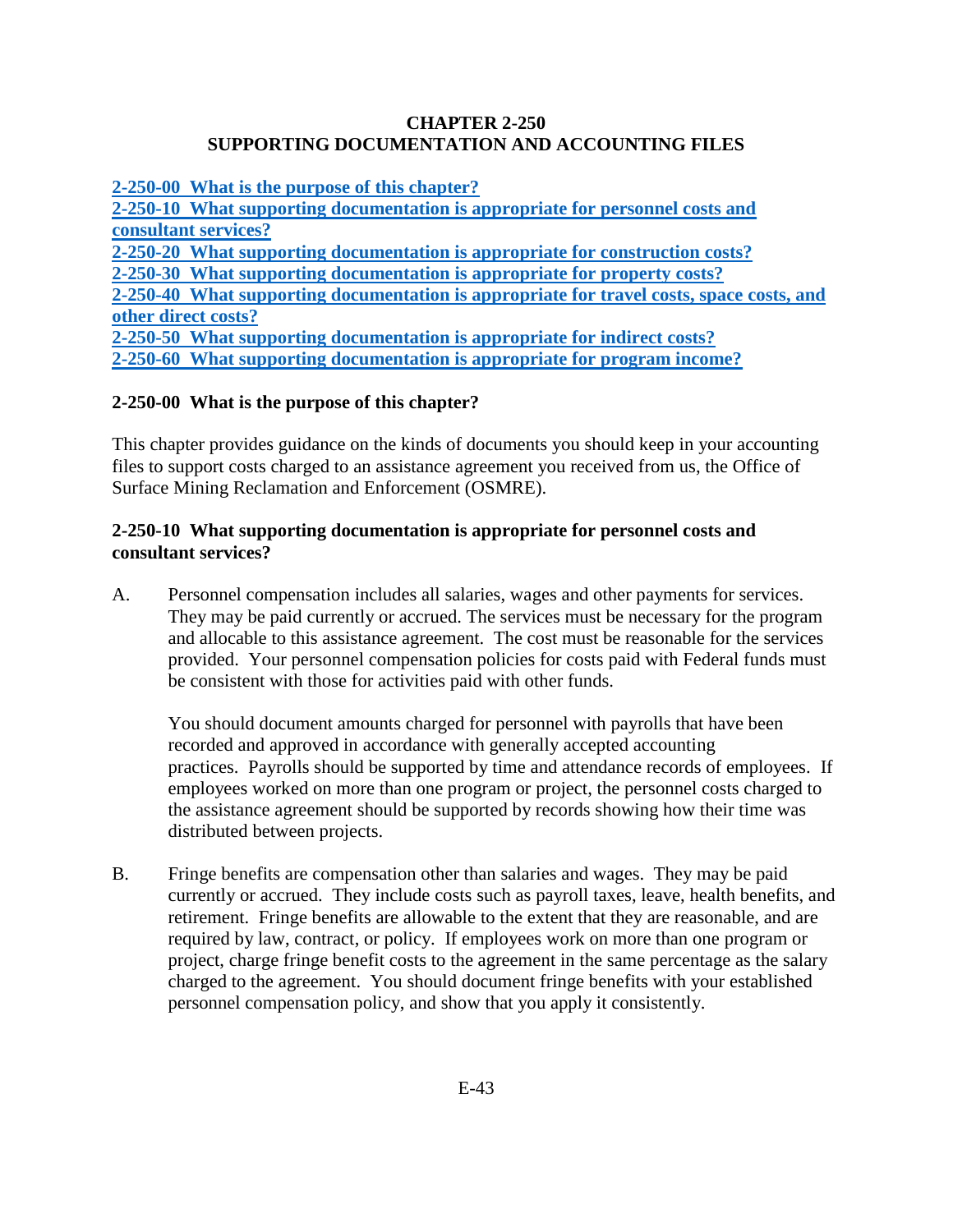C. Consultant services pay qualified or expert individuals or organizations to provide professional and technical services. You should support consultant costs with proposals from more than one reputable consultant whenever feasible. Bills for consultant fees should provide a clear statement of the services performed and, as appropriate, the time worked or the quantity of services provided. You should file a copy of any reports produced by consultants.

#### <span id="page-1-0"></span>**2-250-20 What supporting documentation is appropriate for construction costs?**

- A. Construction costs in OSMRE assistance agreements normally relate to projects to reclaim abandoned mine sites, or to restore water or other resources damaged by past mining. We must approve projects before you begin actual construction by approving your grant application, issuing an environmental conclusion for the NEPA process (i.e. Record of Decision, Finding of No Significant Impact, or Categorical Exclusion), and by issuing an Authorization to Proceed. In addition to actual construction costs, project costs may include other costs allocable to a specific reclamation project, such as planning and design, construction monitoring and inspection, and administration.
- B. For construction and other contracts, you should document your contracting process. Your files should include invitations for bids, bids, contracts, construction monitoring reports, contractor's invoices, and any other documents needed to trace the history of the contract.
- C. You should document your compliance with requirements from the Surface Mining Control and Reclamation Act (SMCRA), National Environmental Policy Act (NEPA), and OSMRE regulations. For example, you should document your determination that a site was eligible for funding under Title IV of SMCRA, NEPA requirements have been met (refer to the OSMRE [NEPA Handbook](https://www.osmre.gov/lrg/nepa.shtm) for details), your check of contractors in the Applicant Violator System (AVS), and your entry of sites, and accomplishments in the Enhanced Abandoned Mine Land Inventory System (e-AMLIS).
- D. For Abandoned Mine Land (AML) program grants, you should keep documentation adequate to justify the totals you report for AML project costs, and to trace project costs to individual reclamation projects or sites.

# <span id="page-1-1"></span>**2-250-30 What supporting documentation is appropriate for property costs?**

A. Equipment is nonexpendable, tangible personal property having a useful life of more than one year and costing \$5,000 or more per unit. See [Chapter 2-200](https://www.osmre.gov/lrg/fam/2-200.pdf) for more information on equipment, supplies, and other property. You should document equipment costs with approval documents, price quotations, purchase orders, requisitions or contracts, receiving reports, and vendor invoices.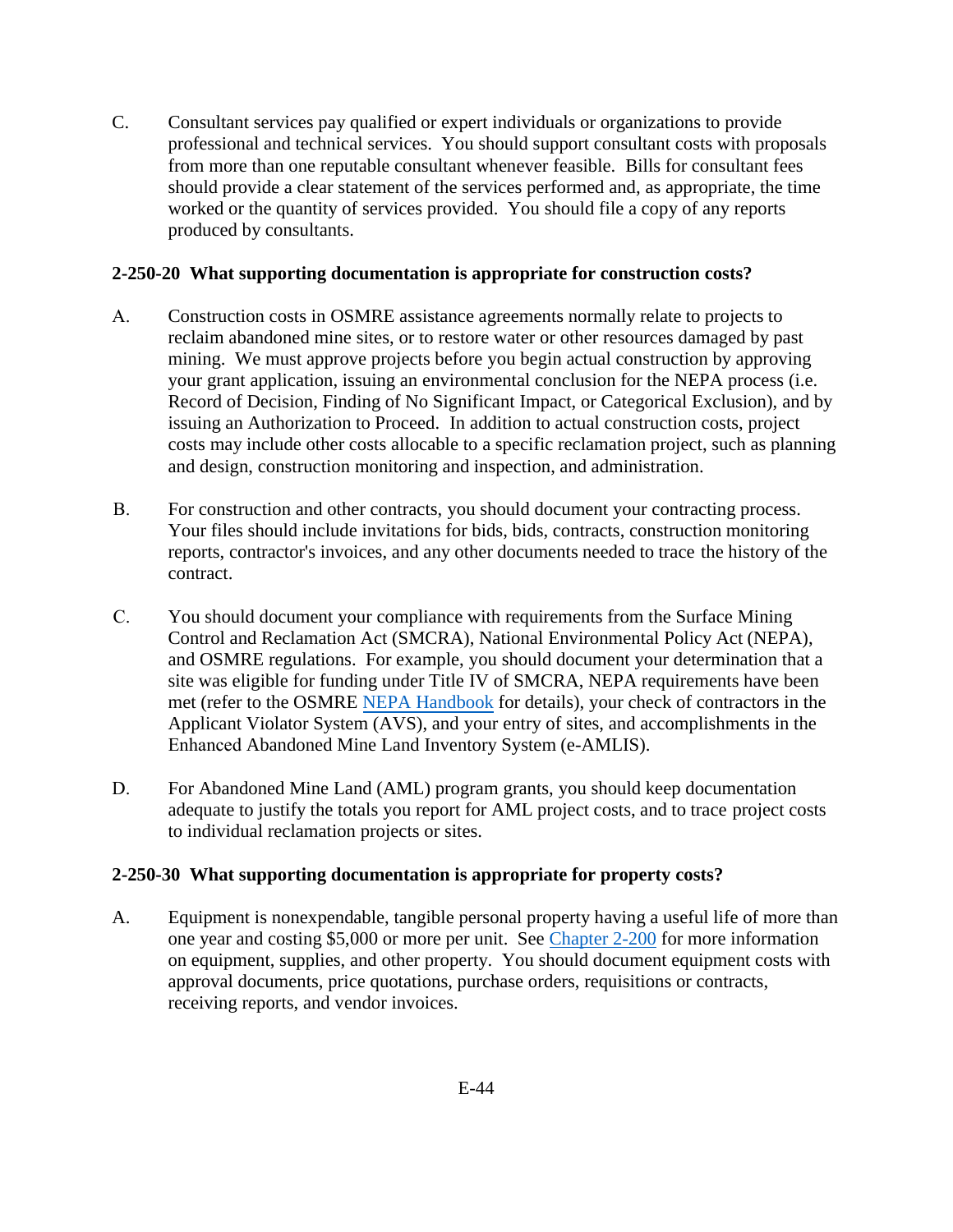B. Supplies include consumable items such as paper and postage, and also items of property which don't meet the criteria for equipment. You should support supplies costs with purchase orders, requisitions, receipts, vendor invoices, or other evidence that the supplies were paid by, and used for the assistance program.

# <span id="page-2-0"></span>**2-250-40 What supporting documentation is appropriate for travel costs, space costs, and other direct costs?**

- A. Travel costs are expenses of employees traveling on official business, such as transportation, lodging, and subsistence. You may charge these costs on an actual cost basis, on a per diem or mileage allowance basis, or on a combination of the two, according to the travel policies of your organization. Your travel policies should apply consistently to activities supported by Federal, and non-Federal funds. You should support travel costs with a report by the traveler of expenses incurred and the purpose of the travel, and with evidence the costs were properly authorized and approved.
- B. Space costs are the costs of acquiring or renting space to use for the assisted project. See [Chapter 3-140](https://www.osmre.gov/lrg/fam/3-140.pdf) for more information on leasing, purchasing or constructing space. Space costs also include normal maintenance and operation costs required to make space usable for program purposes. You should support space rental costs with a signed lease agreement showing all the terms of the rental. You should support space use or depreciation charges by showing how the charge was calculated, and applied to your program.
- C. Other direct costs include such items as repairs, utilities, telephones, internet access, publications and printing, subscriptions, and other miscellaneous expenses related to the assistance agreement. You should support charges for other direct costs with vendor's invoices, receipts, or other evidence that you received, and used the service for the purposes of the assisted program.

# <span id="page-2-1"></span>**2-250-50 What supporting documentation is appropriate for indirect costs?**

- A. Indirect costs are incurred for a common purpose, benefit more than one program, and cannot readily be assigned to one program without more work than it is worth. You must ensure that you do not charge items as direct costs which are already included in the indirect cost pool.
- B. You should keep a copy of your cost allocation plan to show the cost elements in the indirect pools and explain the direct cost base, and the cost allocation rationale.
- C. You should keep a copy of the approved indirect cost agreement in your assistance agreement file. If you have charged costs to an OSMRE assistance agreement based on more than one approved indirect cost agreement, you should keep all applicable agreements.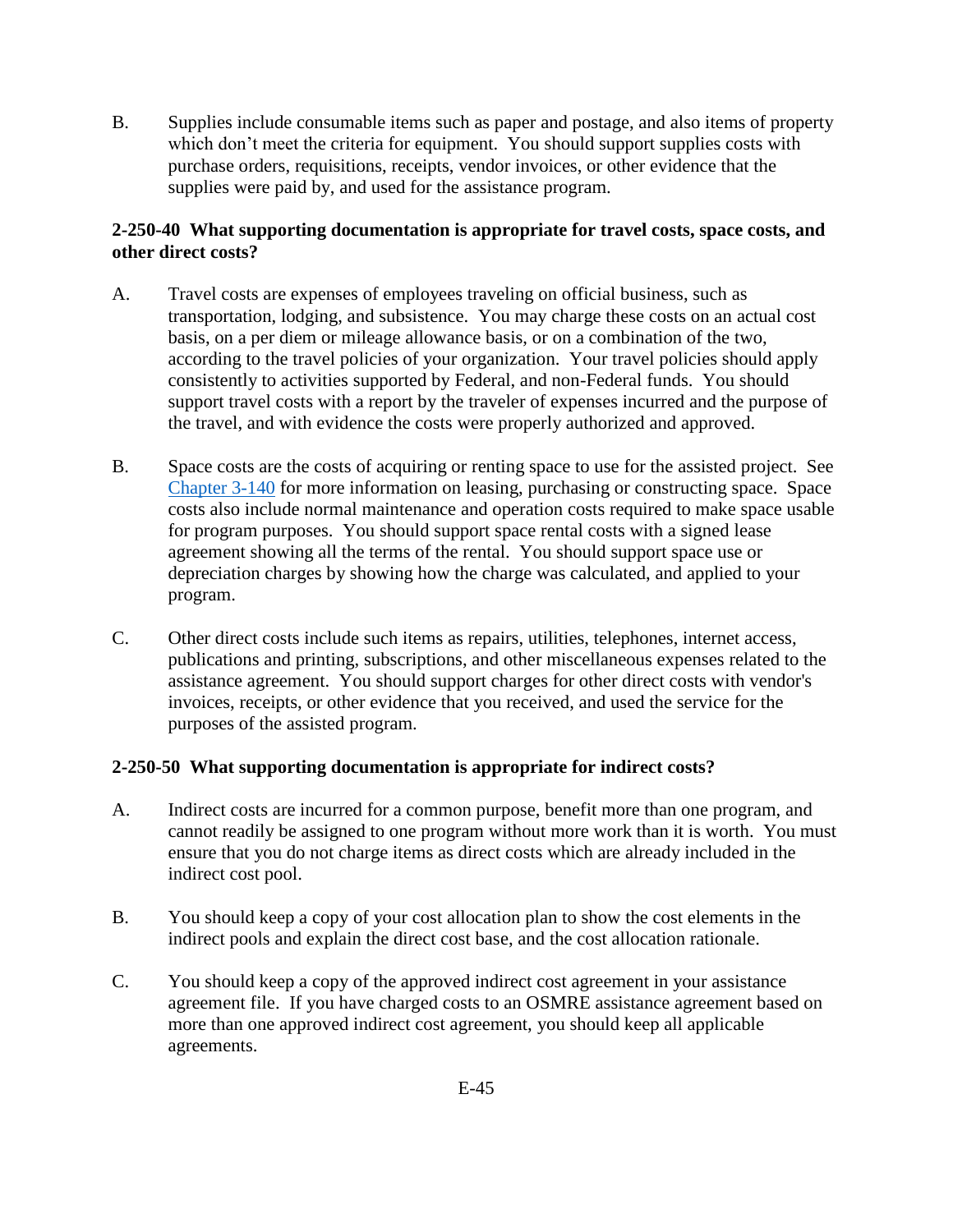# <span id="page-3-0"></span>**2-250-60 What supporting documentation is appropriate for program income?**

Program income is all funds you receive directly generated by an assistance-supported activity, or earned as a result of the assistance agreement during the performance period. See [Chapter 2-](https://www.osmre.gov/lrg/fam/2-210.pdf) [210](https://www.osmre.gov/lrg/fam/2-210.pdf) for more information about program income. You should support program income with documents showing all funds you receive, the sources of all program income, and how all program income was used.

## **2-250-70 What supporting documentation is appropriate for costs transferred from one funding source to another?**

- A. Audit reports have cited instances where costs were transferred from other projects, or programs to OSMRE assistance agreements many months after the costs were originally recorded. In some cases, the documentation did not adequately explain why the transfers were made. We recognize that cost transfers may be appropriate when you support closely related work from more than one funding source, or when you need to correct bookkeeping or clerical errors in the original charges. However, transfers that are frequent, late, or not adequately explained particularly if the projects have significant cost overruns, or unexpended fund balances, raise serious concerns. They may lead us to question the propriety of the transfers, and the overall reliability of your accounting system, and internal controls.
- B. When closely related work is paid from more than one funding source, you may transfer costs from the original funding source to OSMRE funds if the transfer meets all of the following conditions.
	- 1. The cost is a proper and allowable charge to the OSMRE agreement.
	- 2. You document the transfer with a full explanation and justification.
	- 3. A responsible program official and a financial or administrative official certify that the transfer is appropriate.
	- 4. To the maximum extent possible, you should transfer costs within 120 days of the original charge. Transfers made long after the original charge raise serious questions concerning the propriety of the transfer. If you transfer costs more than 120 days after the original charge, your supporting documentation should also explain why the transfer was late.
- C. When you transfer costs to OSMRE assistance agreements to correct accounting errors, you must make the transfer promptly after you discover the error. You should make every effort to correct errors before you submit a financial report to OSMRE. You should support the correcting transfer with a full explanation of how the error occurred,